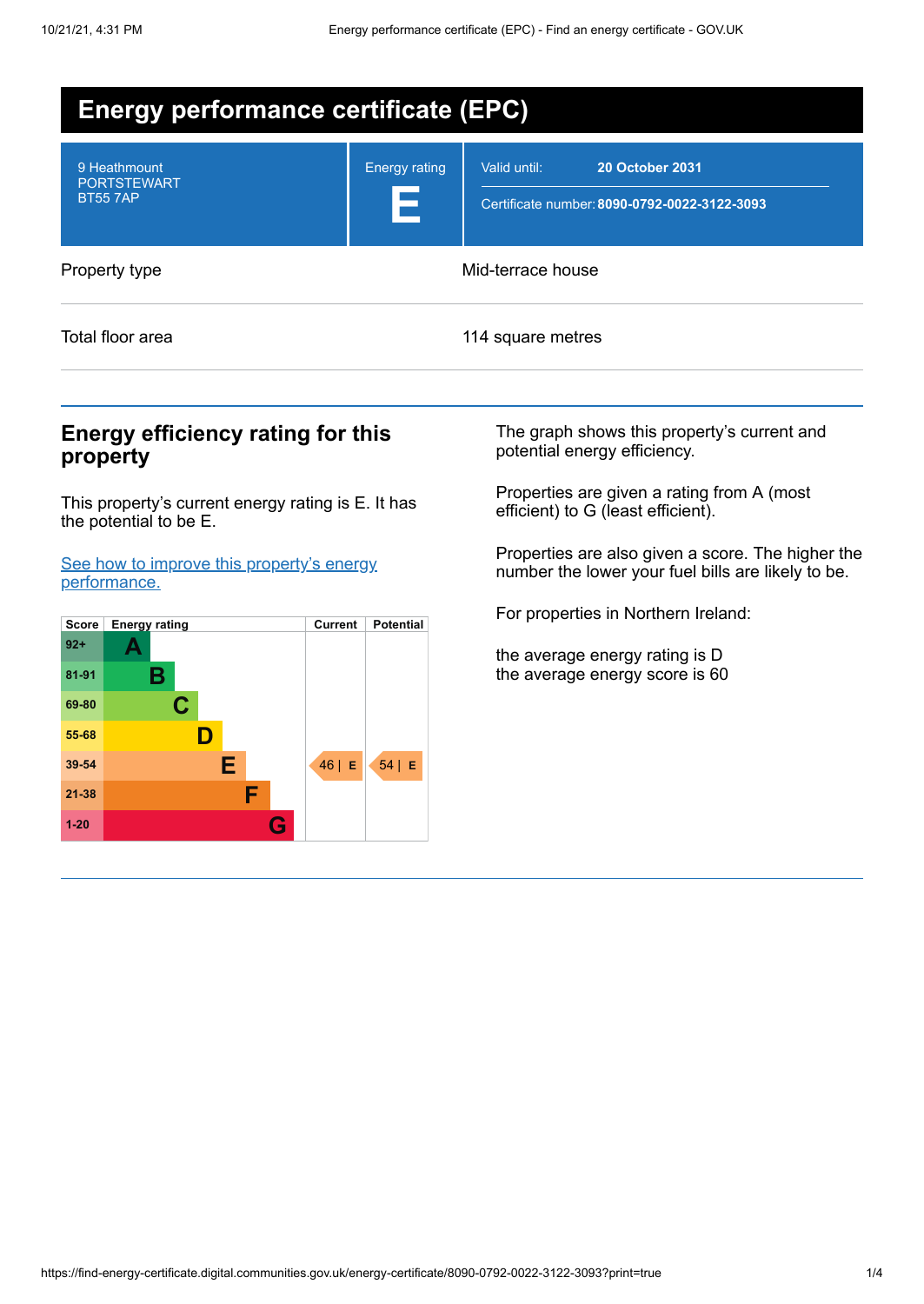## **Breakdown of property's energy performance**

This section shows the energy performance for features of this property. The assessment does not consider the condition of a feature and how well it is working.

Each feature is assessed as one of the following:

- very good (most efficient)
- good
- average
- poor
- very poor (least efficient)

When the description says "assumed", it means that the feature could not be inspected and an assumption has been made based on the property's age and type.

| <b>Feature</b>       | <b>Description</b>                                      | Rating    |
|----------------------|---------------------------------------------------------|-----------|
| Wall                 | Granite or whinstone, as built, no insulation (assumed) | Very poor |
| Wall                 | Cavity wall, as built, partial insulation (assumed)     | Average   |
| Roof                 | Pitched, 75 mm loft insulation                          | Average   |
| Roof                 | Flat, limited insulation (assumed)                      | Poor      |
| Window               | Fully double glazed                                     | Average   |
| Main heating         | Boiler and radiators, oil                               | Average   |
| Main heating control | Programmer, room thermostat and TRVs                    | Good      |
| Hot water            | From main system                                        | Average   |
| Lighting             | Low energy lighting in 18% of fixed outlets             | Poor      |
| Floor                | Suspended, no insulation (assumed)                      | N/A       |
| Floor                | Solid, no insulation (assumed)                          | N/A       |
| Secondary heating    | Room heaters, electric                                  | N/A       |

#### **Primary energy use**

The primary energy use for this property per year is 275 kilowatt hours per square metre (kWh/m2).

#### **Additional information**

Additional information about this property:

- Cavity fill is recommended
- Stone walls present, not insulated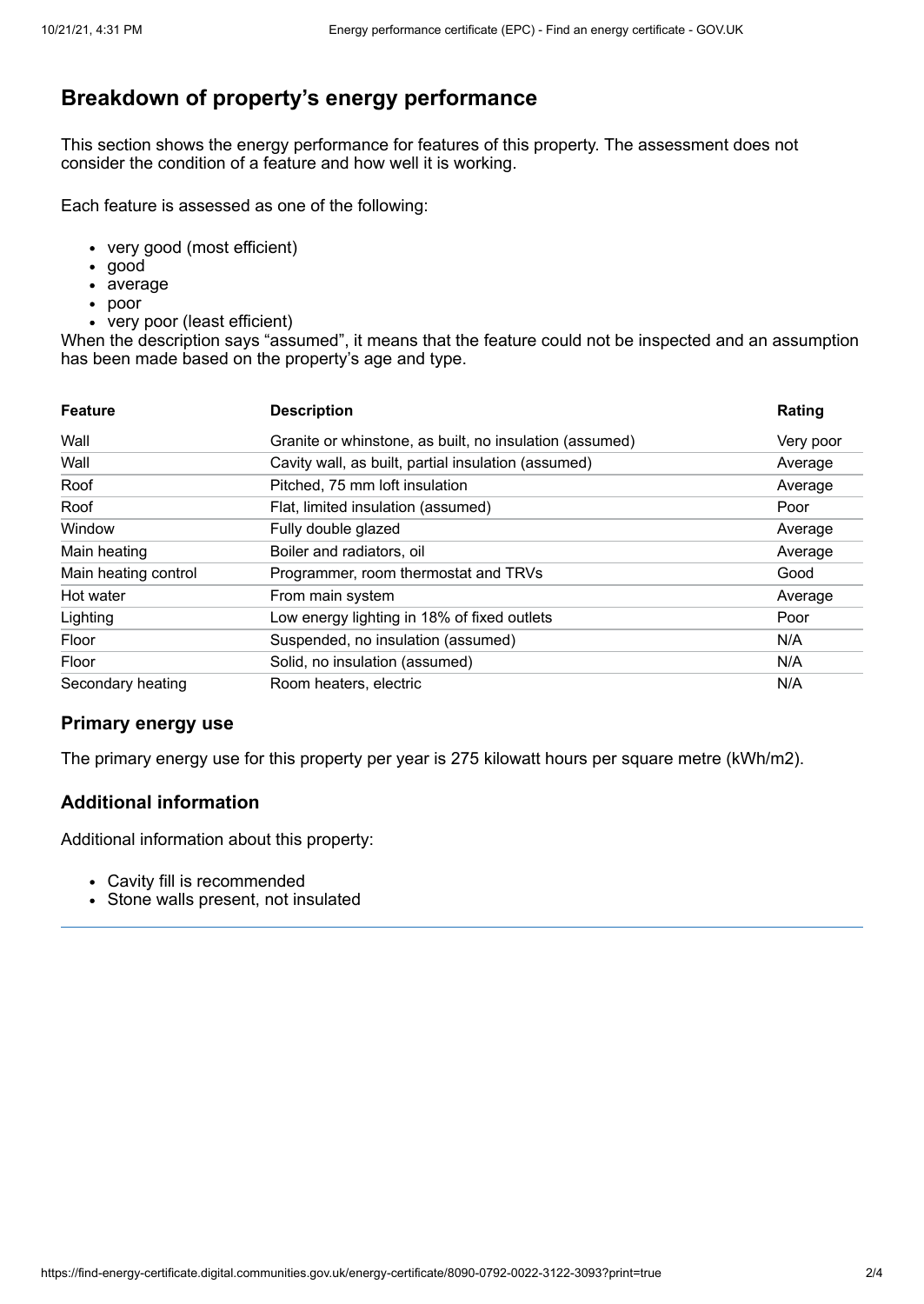#### **Environmental impact of this property**

One of the biggest contributors to climate change is carbon dioxide (CO2). The energy used for heating, lighting and power in our homes produces over a quarter of the UK's CO2 emissions.

| An average household<br>produces | 6 tonnes of CO2   |  |
|----------------------------------|-------------------|--|
| This property produces           | 7.6 tonnes of CO2 |  |

This property's potential production 6.7 tonnes of CO2

By making the recommended changes, you could reduce this property's CO2 emissions by 0.9 tonnes per year. This will help to protect the environment.

Environmental impact ratings are based on assumptions about average occupancy and energy use. They may not reflect how energy is consumed by the people living at the property.

## **How to improve this property's energy performance**

Making any of the recommended changes will improve this property's energy efficiency.

If you make all of the recommended changes, this will improve the property's energy rating and score from E (46) to E (54).

| Recommendation                             | <b>Typical installation cost</b> | <b>Typical yearly saving</b> |
|--------------------------------------------|----------------------------------|------------------------------|
| 1. Increase loft insulation to 270 mm      | £100 - £350                      | £37                          |
| 2. Cavity wall insulation                  | £500 - £1,500                    | £29                          |
| 3. Low energy lighting                     | £45                              | £60                          |
| 4. Flat roof or sloping ceiling insulation | £850 - £1,500                    | £28                          |
| 5. Floor insulation (suspended floor)      | £800 - £1,200                    | £50                          |
| 6. Floor insulation (solid floor)          | £4,000 - £6,000                  | £25                          |
| 7. Solar water heating                     | £4,000 - £6,000                  | £47                          |
| 8. Internal or external wall insulation    | £4,000 - £14,000                 | £279                         |
| 9. Solar photovoltaic panels               | £3.500 - £5.500                  | £319                         |

#### **Paying for energy improvements**

Find energy grants and ways to save energy in your home. (https://www.gov.uk/improve-energy-efficiency)